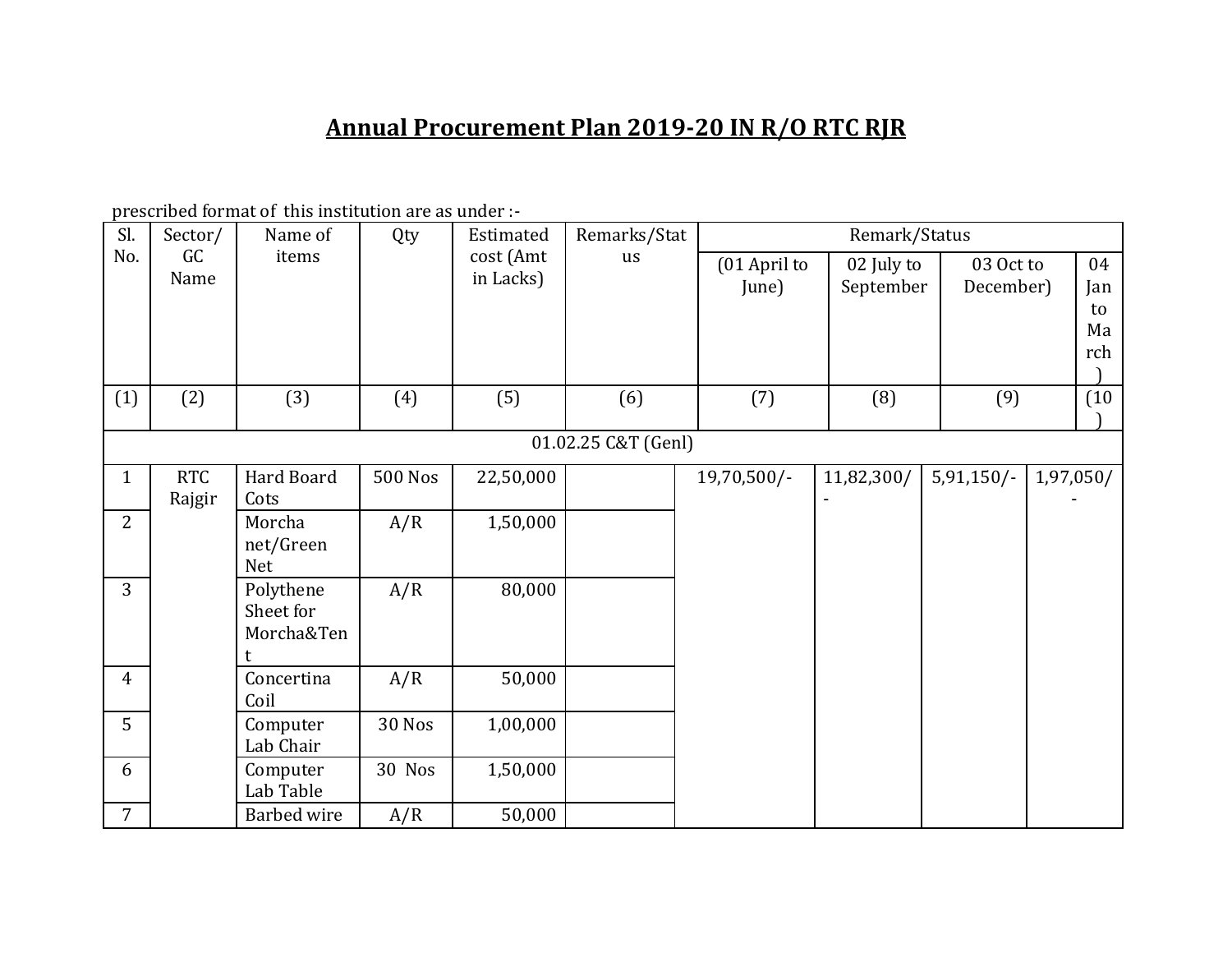| 8              | <b>Tin Sheet</b>             | A/R              | 1,50,000  |          |              |             |            |            |         |
|----------------|------------------------------|------------------|-----------|----------|--------------|-------------|------------|------------|---------|
| 9              | Wooden                       | A/R              | 40,000    |          |              |             |            |            |         |
|                | <b>Balli</b>                 |                  |           |          |              |             |            |            |         |
| 10             | Sand Bags                    | A/R              |           | 1,00,000 |              |             |            |            |         |
| 11             | Mess Tin                     | <b>250 Nos</b>   |           | 35,000   |              |             |            |            |         |
| 12             | Electric wire                | A/R              |           | 50,000   |              |             |            |            |         |
|                | 2mm,4mm,10                   |                  |           |          |              |             |            |            |         |
|                | mm as defence                |                  |           |          |              |             |            |            |         |
|                | material                     |                  |           |          |              |             |            |            |         |
| 13             | Curtains                     | A/R              |           | 2,50,000 |              |             |            |            |         |
| 14             | Flannelette<br>Rolls(Chindi) | A/R              |           | 50,000   |              |             |            |            |         |
| 15             | Chest<br>Numbers             | A/R              |           | 1,00,000 |              |             |            |            |         |
| 16             | Three Seater<br>Chairs       | A/R              |           | 1,00,000 |              |             |            |            |         |
| 17             | Almirah                      | A/R              |           | 50,000   |              |             |            |            |         |
| 18             | <b>Store Racks</b>           | A/R              |           | 80,000   |              |             |            |            |         |
| 19             | Ramote cell                  | 500Nos           |           | 50000    |              |             |            |            |         |
| 20             | Paint (black<br>,white,blue) | 160Ltr           |           | 50000    |              |             |            |            |         |
| 21             | Thiner                       | 50Ltr            |           | 6000     |              |             |            |            |         |
|                |                              | <b>Total Rs</b>  | 39,41,000 |          |              |             |            |            |         |
|                |                              |                  |           |          | 03.00.25 M&E |             |            |            |         |
| $\mathbf{1}$   | Line marking                 | 2Nos             |           | 25,000   |              | 28,87,500/- | 17,32,500/ | 8,66,250   | 2,88,75 |
|                | machine                      |                  |           |          |              |             |            | $\sqrt{-}$ | $0/-$   |
| 2              | Chapatti making<br>machine   | 2 Nos            |           | 6,00,000 |              |             |            |            |         |
| 3              | High mast light              | 2N <sub>Os</sub> |           | 5,00,000 |              |             |            |            |         |
| $\overline{4}$ | Latrine sheet 05             | 10Nos            |           | 50,000   |              |             |            |            |         |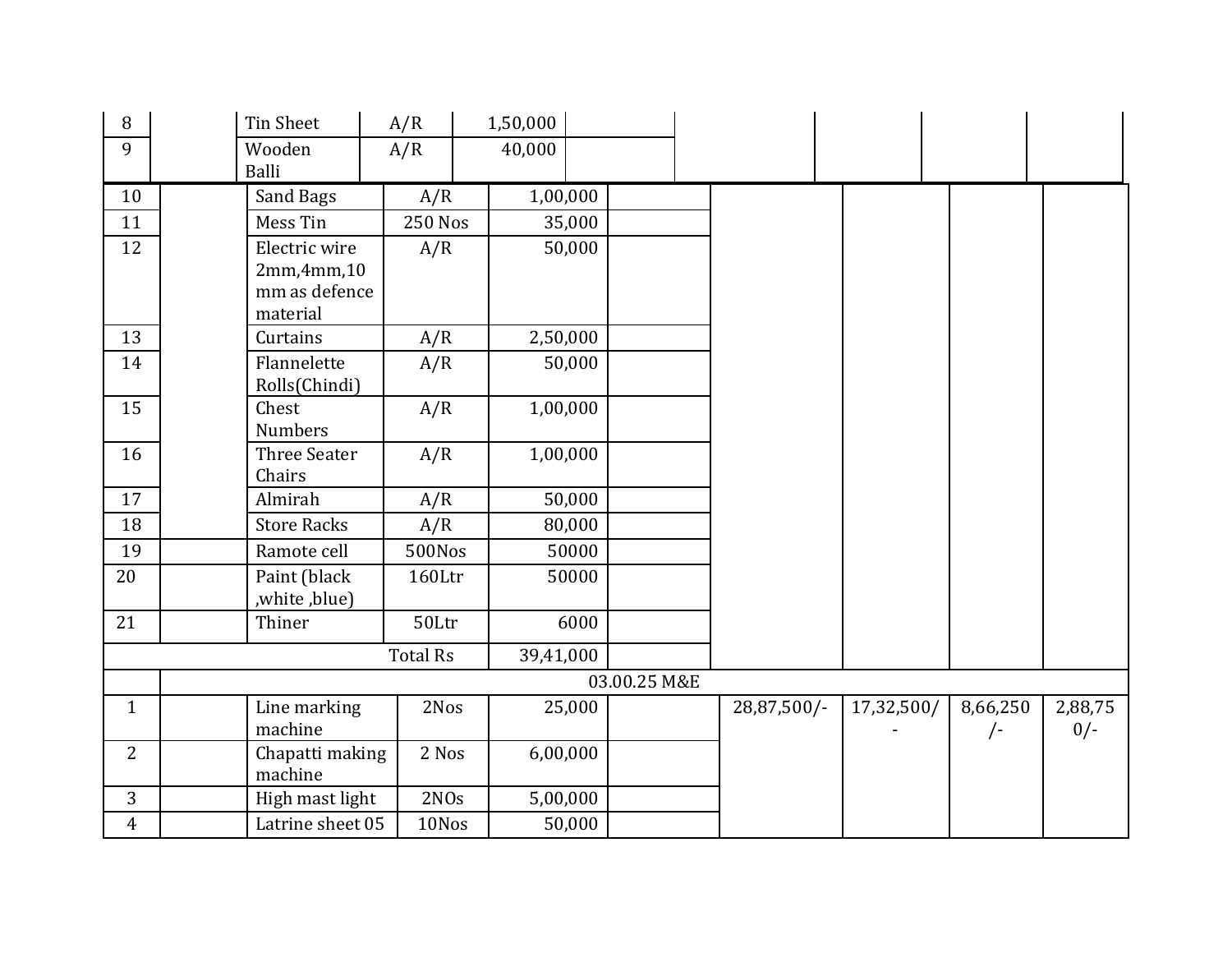|                | men                                    |          |          |  |  |  |
|----------------|----------------------------------------|----------|----------|--|--|--|
| 5              | Potato pilling<br>machine              | 05Nos    | 60,000   |  |  |  |
| 6              | Washing<br>machine                     | 10 NOs   | 1,50,000 |  |  |  |
| $\overline{7}$ | R/O plant for<br>training area         | 01Nos    | 1,50,000 |  |  |  |
| 8              | Food warmer                            | 05Nos    | 2,00,000 |  |  |  |
| 9              | Physical<br>training items             | A/R      | 2,50,000 |  |  |  |
| 10             | <b>U.A.C</b> items                     | A/R      | 2,50,000 |  |  |  |
| 11             | High fans<br>(spider net)              | $01$ set | 25,000   |  |  |  |
| 12             | Burma bridge                           | $01$ set | 25,000   |  |  |  |
| 13             | Manila Rope                            | A/R      | 1,50,000 |  |  |  |
| 14             | Ladder                                 | 02 Nos   | 50,000   |  |  |  |
| 15             | Rock climbing<br>Acessories            | A/R      | 2,00,000 |  |  |  |
| 16             | MultyGym &<br>gym equipment            | A/R      | 5,00,000 |  |  |  |
| 17             | P.A equipment<br>Accessories           | A/R      | 2,00,000 |  |  |  |
| 18             | Dustbin All Sizes                      | A/R      | 1,00,000 |  |  |  |
| 19             | <b>Suction Machine</b><br>for swimming | 01 Nos.  | 1,00,000 |  |  |  |
|                | pool                                   |          |          |  |  |  |
| 20             | Sports Items                           | A/R      | 1,00,000 |  |  |  |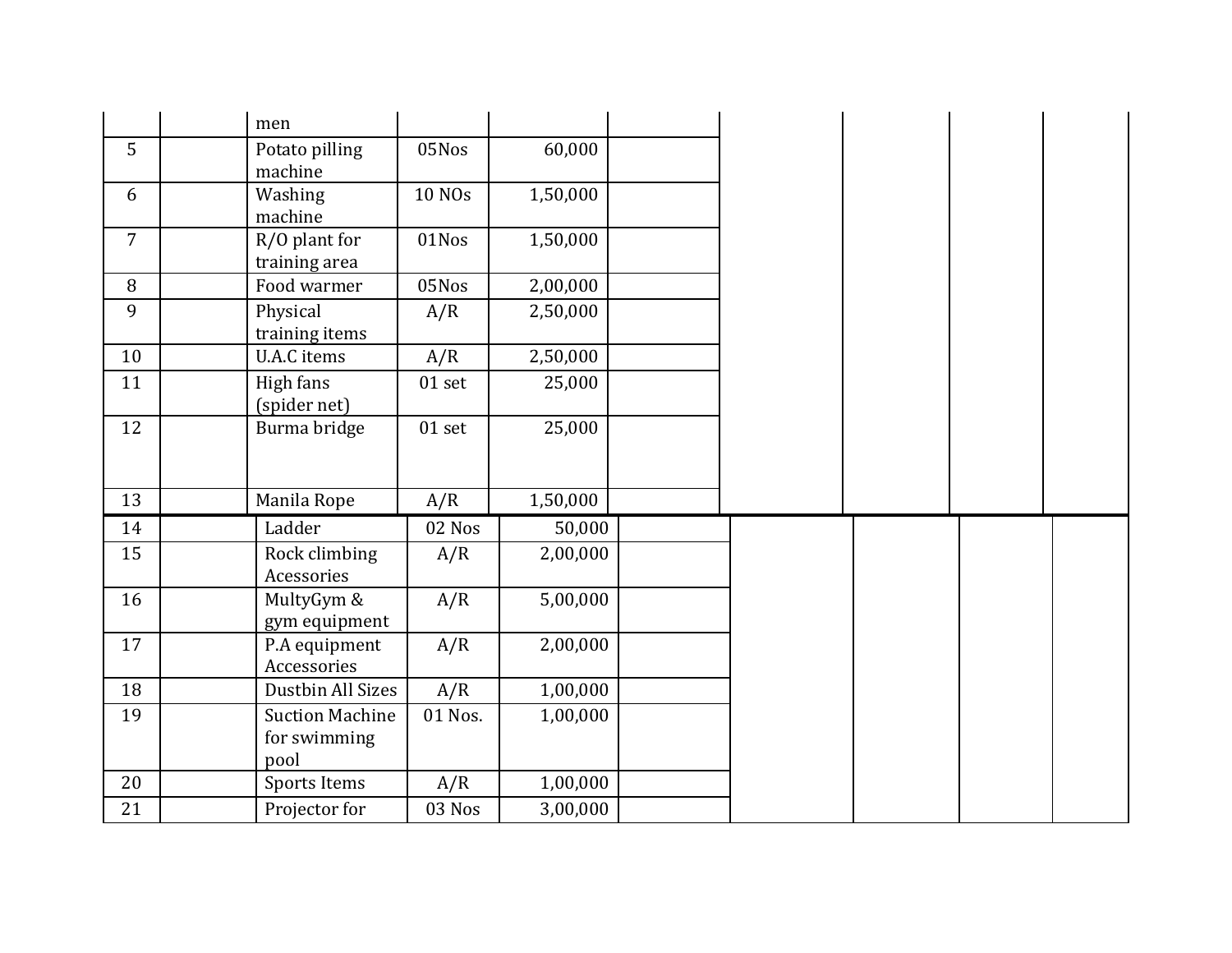|                | Computer Lab                  |                 |                  |                       |              |              |                   |                      |
|----------------|-------------------------------|-----------------|------------------|-----------------------|--------------|--------------|-------------------|----------------------|
| 22             | <b>Class Room</b><br>Chair    | <b>250 Nos</b>  | 5,00,000         |                       |              |              |                   |                      |
| 23             | High Jump<br>Matress          | 10 Nos          | 80,000           |                       |              |              |                   |                      |
| 24             | <b>UAC Matress</b>            | A/R             | 50,000           |                       |              |              |                   |                      |
| 25             | P.T.Mat                       | A/R             | 2,50,000         |                       |              |              |                   |                      |
| 26             | Yoga Mat                      | A/R             | 50,000           |                       |              |              |                   |                      |
| 27             | <b>Sports Dress</b>           | A/R             | 25,000           |                       |              |              |                   |                      |
| 28             | Hessian Cloth                 | 1000<br>Mtrs    | 35,000           |                       |              |              |                   |                      |
| 29             | <b>Training Aids</b>          | A/R             | 5,00,000         |                       |              |              |                   |                      |
| 30             | Fire Equipment                | A/R             | 2,00,000         |                       |              |              |                   |                      |
| 31             | Swimming pool<br>Chairs       | A/R             | 1,00,000         |                       |              |              |                   |                      |
|                |                               | <b>Total Rs</b> | 57,75,000        |                       |              |              |                   |                      |
|                |                               |                 |                  | $03.00.51$ M.V. $(G)$ |              |              |                   |                      |
| $\mathbf{1}$   | Batttery12 Volt<br>1500 M.H.D | 02 Nos          | 1,00,000         |                       | $7,87,500/-$ | $4,72,500/-$ | 2,36,250<br>$/$ - | 78,750<br>$\sqrt{-}$ |
| $\overline{2}$ | Batttery12 Volt<br>1300 M.H.D | 04 Nos          |                  |                       |              |              |                   |                      |
| 3              | Batttery12 Volt<br>800 M.H.D  | 06 Nos          |                  |                       |              |              |                   |                      |
| $\overline{4}$ | Battery 11 AH                 | 01 No.          |                  |                       |              |              |                   |                      |
| 5              | Reterating of Tyre            | 20 Nos.         | 1,50,000         |                       |              |              |                   |                      |
| 6              | Purchasing of<br><b>Tyres</b> | 12 Nos          | 1,25,000         |                       |              |              |                   |                      |
| $\overline{7}$ | MT Tarpoline                  |                 | 08<br><b>Nos</b> | 1,00,000              |              |              |                   |                      |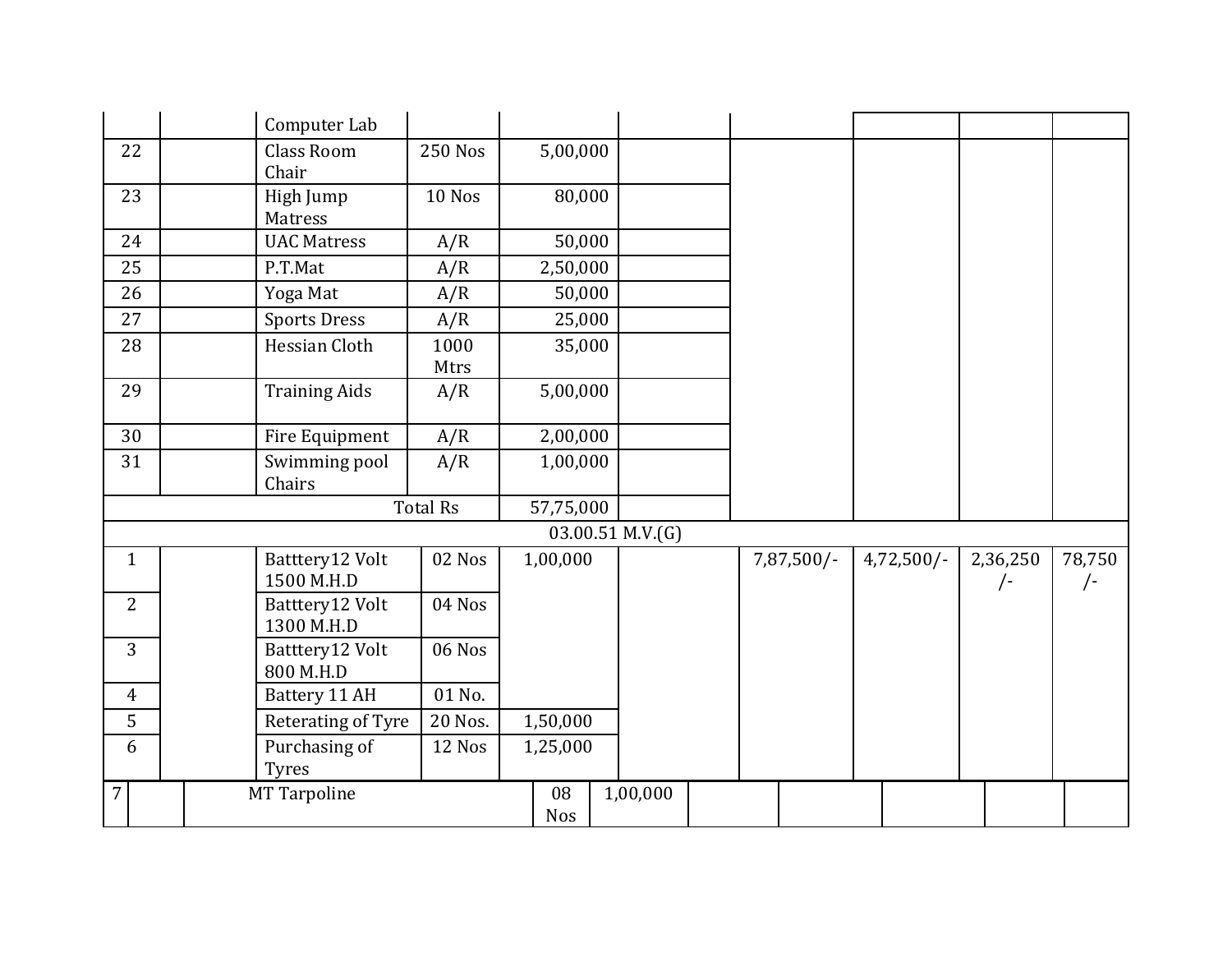| 8                   | Up keep & Maintenance of 27<br>NosVehicles(i.e.<br>Tyres, Tubes, Batteries, workshoptools, Veh<br>icleTools, Seat Repair etc.) | A/R        | 10,00,000                           |              |              |            |                |
|---------------------|--------------------------------------------------------------------------------------------------------------------------------|------------|-------------------------------------|--------------|--------------|------------|----------------|
| 9                   | Unforeseen Expenditurre                                                                                                        | A/R        | 1,00,000                            |              |              |            |                |
|                     | <b>Total Rs</b>                                                                                                                |            | 15,75,000                           |              |              |            |                |
|                     |                                                                                                                                |            | 01.02.24- POL                       |              |              |            |                |
| $\mathbf{1}$        | Enroute Expenditure of lubricant and<br>POL                                                                                    | A/R        | 2,50.000                            | $1,25,000/-$ | $75,000/-$   | 37,500     | 12,50<br>$0/-$ |
|                     |                                                                                                                                | Tota       | 2,50,000/                           |              |              |            |                |
|                     |                                                                                                                                |            | 01.02.13.0E S/H OE Misc             |              |              |            |                |
| $\mathbf{1}$        | <b>Purchase of Target Papers</b>                                                                                               | A/R        | 1,50,000                            | $1,75,000/-$ | $1,05,000/-$ | 52,500     | 17,50          |
| $\overline{2}$      | Purchase of Misc. Store                                                                                                        | A/R        | 2,00,000                            |              |              | $/$ -      | $0/-$          |
|                     | <b>Total Rs</b>                                                                                                                |            | 3,50,000                            |              |              |            |                |
|                     |                                                                                                                                |            | 01.02.13 S/H OE Hot and Cold        |              |              |            |                |
|                     |                                                                                                                                |            |                                     |              |              |            |                |
| $\mathbf{1}$        | <b>Water Coolers</b>                                                                                                           | A/R        | 1,00,000                            | $3,25,000/-$ | $1,95,000/-$ | 97,500     | 32,50          |
| $\overline{2}$      | <b>Desert Coolers</b>                                                                                                          | A/R        | 1,50,000                            |              |              | $\sqrt{-}$ | $0/-$          |
| 3                   | Hot and Cold Water Dispenser                                                                                                   | 20         | 2,00,000                            |              |              |            |                |
|                     |                                                                                                                                | <b>Nos</b> |                                     |              |              |            |                |
| $\overline{4}$<br>5 | <b>Electric Heaters</b><br>Commercial air cooler for Cook house                                                                | A/R<br>05  | 50,000                              |              |              |            |                |
|                     |                                                                                                                                | <b>Nos</b> | 1,50,000                            |              |              |            |                |
|                     | <b>Total Rs</b>                                                                                                                |            | 6,50,000                            |              |              |            |                |
|                     |                                                                                                                                |            | 01.02.13 S/H OE Fixture & Furniture |              |              |            |                |
| $\mathbf{1}$        | Office Chair                                                                                                                   | A/R        | 50,000                              | $1,75,000/-$ | $1,05,000/-$ | 52,500     | 17,50          |
|                     |                                                                                                                                |            |                                     |              |              | $\sqrt{-}$ | $0/-$          |
| $\overline{2}$      | Office Table                                                                                                                   | A/R        | 50,000                              |              |              |            |                |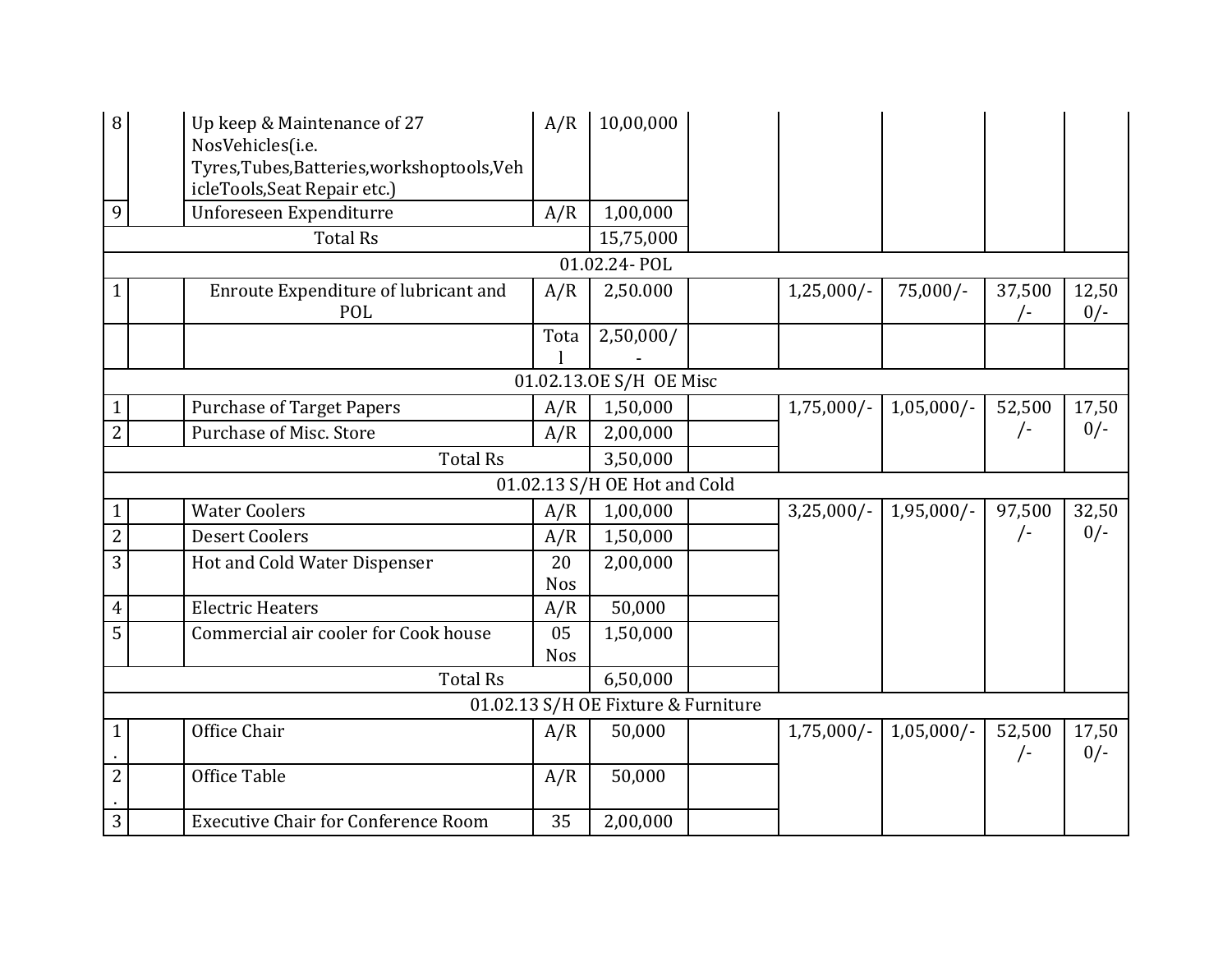|              |                                   |     | <b>Nos</b>                           |              |              |            |         |
|--------------|-----------------------------------|-----|--------------------------------------|--------------|--------------|------------|---------|
| 4.           | <b>File Cabinet</b>               | A/R | 50,000                               |              |              |            |         |
|              | <b>Total Rs</b>                   |     | 3,50,000                             |              |              |            |         |
|              |                                   |     | 01.02.13 S/H OE Hospital Necessities |              |              |            |         |
| $\mathbf{1}$ | <b>Purchase of Hospital</b>       | A/R | 2,00,000                             | $100,000/-$  | $60,000/-$   | 30,000     | 10,000/ |
|              | Necessities Items(i.e. Oxygen     |     |                                      |              |              | /-         |         |
|              | CylienderRefilling, ECGPaper, EC  |     |                                      |              |              |            |         |
|              | GGelly, Hand sanitizer etc)       |     |                                      |              |              |            |         |
|              | <b>Total Rs</b>                   |     | 2,00,000                             |              |              |            |         |
|              |                                   |     | 01.02.20 O.A.E.                      |              |              |            |         |
| $\mathbf{1}$ | White Board                       | A/R | 50,000                               | $1,87,500/-$ | $1,12,500/-$ | 56,250     | 18,750/ |
| 2            | Traioning Aids as per S/O 2010    | A/R | 2,00,000                             |              |              | $\sqrt{-}$ |         |
| 3            | Refreshment Charges during        | A/R | 25,000                               |              |              |            |         |
|              | functions                         |     |                                      |              |              |            |         |
| 4            | I.E.D. Materials                  | A/R | 50,000                               |              |              |            |         |
| 5            | I.E.D. Chart                      | A/R | 25,000                               |              |              |            |         |
| 6            | <b>Training Chart</b>             | A/R | 25,000                               |              |              |            |         |
| 7            | Flexi chart                       | A/R | 50,000                               |              |              |            |         |
|              | <b>Total Rs</b>                   |     | 3,75,000                             |              |              |            |         |
|              |                                   |     | 01.02.50 OC NON PLAN (V)             |              |              |            |         |
| 1.           | Vaccination of                    | A/R | 5,00,000                             | 11,00,000/   | $6,60,000/-$ | 3,30,0     | 1,10,00 |
|              | Hepatitis/TT/Typhoid for          |     |                                      |              |              | $00\,$     | $0/-$   |
|              | upcoming batch RT's               |     |                                      |              |              |            |         |
| 2            | <b>Purchased of Medicine from</b> | A/R | 15,00,000                            |              |              |            |         |
|              | <b>GMSD</b> as per Annual Medical |     |                                      |              |              |            |         |
|              | Demand                            |     |                                      |              |              |            |         |
| 3            | POP Expenditure                   | A/R | 2,00,000                             |              |              |            |         |
|              | <b>Total Rs</b>                   |     | 22,00,000                            |              |              |            |         |